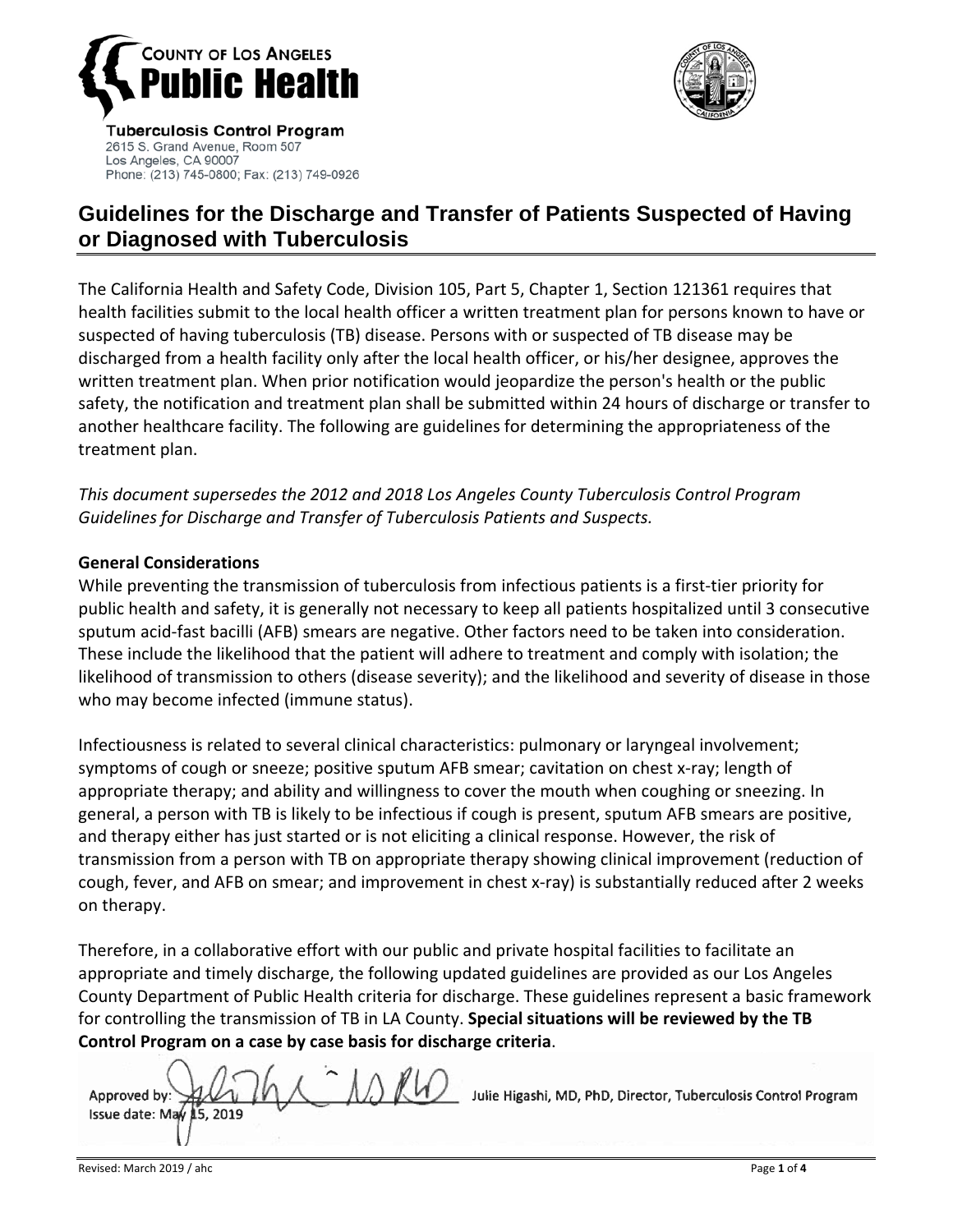#### **Guidelines for the Discharge and Transfer of Patients Suspected or Diagnosed with Tuberculosis**

## **Suspected or Confirmed Laryngeal or Pulmonary Tuberculosis with Positive Sputum AFB Smears**

- 1) Criteria for discharge to home, with no high‐risk individuals**<sup>i</sup>** in the home:
	- a) Appropriate multi-drug TB treatment has been initiated that is consistent with California Department of Public Health/California Tuberculosis Controllers Association (CDPH/CTCA) Guidelines for the Treatment of Tuberculosis and Tuberculosis Infection for California.
	- b) A home evaluation performed by a Public Health Nurse (PHN) is completed to assess the home environment and identify high‐risk individuals.
	- c) The patient understands and can comply with home isolation until the Public Health Clinician overseeing the patient has determined that he/she is no longer infectious.
	- d) There is a documented plan (Request for Hospital Discharge/Transfer Approval Form H‐804) for continued TB care either by private physician, the Department of Public Health, or both.
- 2) Criteria for discharge to home with high‐risk individuals **<sup>i</sup>** in the home:
	- a) The patient has completed and tolerated at least 14 days of appropriate multi-drug TB treatment that is consistent with CDPH/CTCA Guidelines for the Treatment of Tuberculosis and Tuberculosis Infection and exhibits clinical improvement (e.g., reduction in fever or cough).
	- b) A home evaluation performed by a Public Health Nurse (PHN) is completed to assess the home environment and identify high‐risk individuals.
	- c) All previously exposed high‐risk individuals, including children younger than 5 years of age, are on appropriate TB infection treatment or window period treatment for presumed TB infection.
		- i) If a previously unexposed high-risk individual enters the household while the patient is hospitalized, then patient must have three (3) consecutive AFB smear negative sputum specimens.
	- d) The patient understands and can comply with home isolation until the Public Health Clinician overseeing the patient has determined that he/she is no longer infectious.
	- e) The patient will continue appropriate multi‐drug TB therapy, even if another pulmonary process is diagnosed, pending negative final culture results from at least three (3) sputum specimens.
	- f) There is a documented plan (Request for Hospital Discharge Approval/Transfer Form H‐804) for continued TB care either by private physician, the Department of Public Health, or both.
- 3) Criteria for discharge into a high-risk setting ii:
	- a) The patient has three (3) consecutive AFB smear-negative respiratory specimens collected at least 8 hours apart, one of which should be induced, early morning, or obtained by bronchoscopy.
	- b) Completed and tolerated at least 14 days of appropriate multi-drug anti-tuberculosis therapy that is consistent with CDPH/CTCA Guidelines for the Treatment of Tuberculosis and Tuberculosis Infection and exhibit clinical improvement (e.g., reduction in fever and cough).
	- c) The patient's ability to ambulate and perform all activities of daily living should be appropriate for the discharge setting
		- i) If patient requires TB housing, the patient must be able to live independently.
		- ii) If patient requires transportation by Public Health Clinic Services to and from clinic appointments, patient must be able to enter and exit a passenger vehicle independently.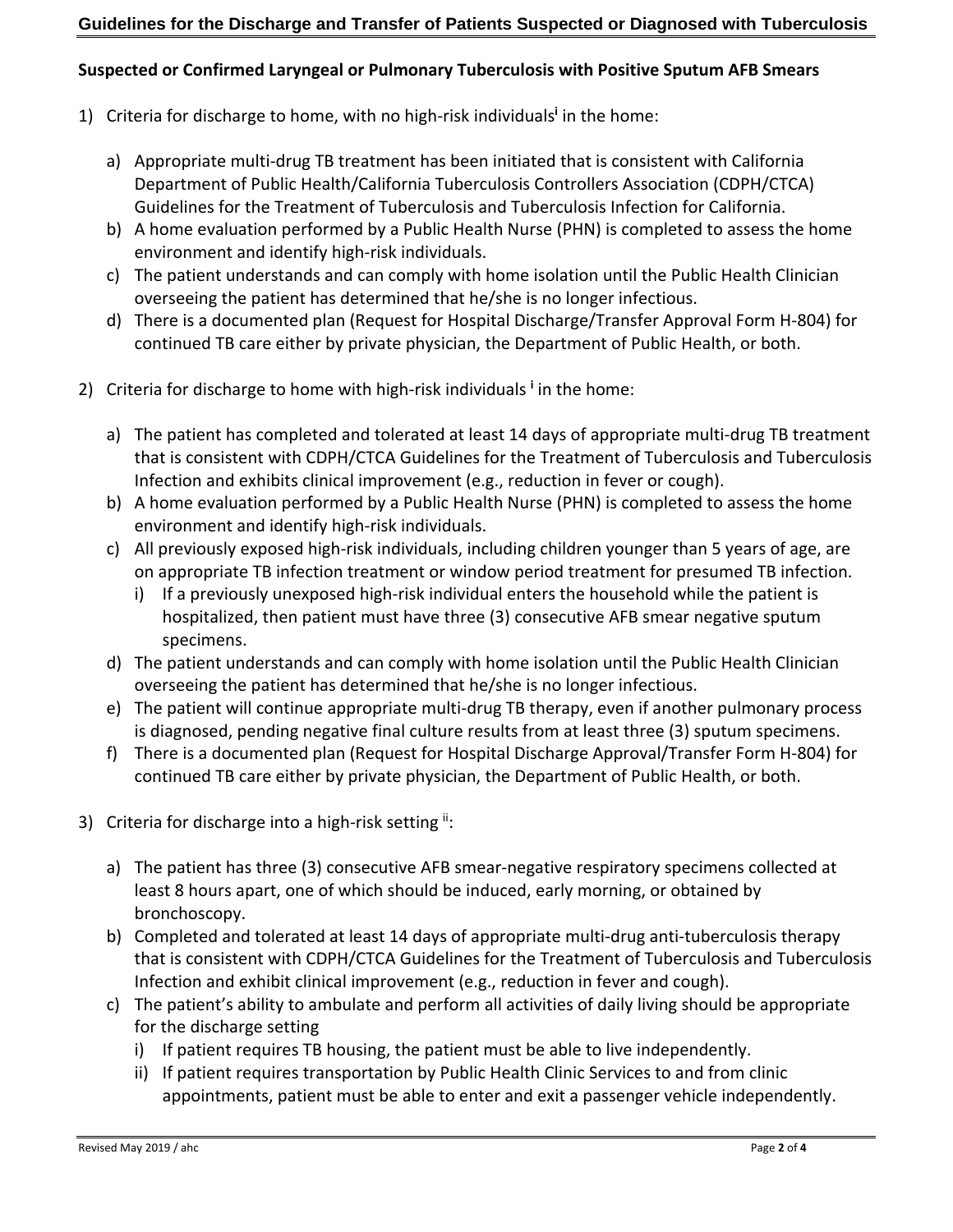#### **Guidelines for the Discharge and Transfer of Patients Suspected or Diagnosed with Tuberculosis**

- d) Have continued close medical supervision, including directly observed therapy (DOT)
- e) Continue appropriate multi‐drug TB therapy, even if another pulmonary process is diagnosed, pending final culture results are negative for *M. tuberculosis* from at least three (3) sputum specimens.
- f) There is a documented plan (Request for Hospital Discharge/Transfer Approval Form H‐804) for continued TB care either by private physician or the Department of Public Health.
- 4) Interpretation of negative nucleic acid amplification tests (NAATs), including Xpert:

A patient suspected of pulmonary TB disease can be presumed to have infection with non‐ tuberculous mycobacteria (NTM) if there are at least two respiratory samples that are both NAAT negative for MTB and one of those samples is at least 2+ or greater in AFB smear grade. Negative AFB smear specimens alone have produced falsely negative NAAT results. When interpreting negative NAAT results from exclusively AFB smear negative specimens, a patient may be discharged into a high-risk setting after consultation and approval of the TB Control Program. NAAT testing should be performed within 7 days of multi‐drug TB chemotherapy as prior TB treatment may decrease the sensitivity of the NAAT. Add‐on NAATs to existing specimens also have lower sensitivity. Special situations will be reviewed by the TB Control Program on a case by case basis for discharge criteria.

# **Suspected or Confirmed Pulmonary Tuberculosis with Negative AFB Sputum Smears**

Criteria for discharge:

- a) Appropriate multi-drug TB treatment has been initiated that is consistent with CDPH/CTCA Guidelines for the Treatment of Tuberculosis and Tuberculosis Infection for California (at least one dose taken and tolerated).
- b) If being discharged to a high-risk setting, the patient has completed at least five (5) days of appropriate multi‐drug anti‐TB therapy that is consistent with CDPH/CTCA Guidelines for the Treatment of Tuberculosis and Tuberculosis Infection.
- c) There is a documented plan (Request for Hospital Discharge/Transfer Approval Form H‐804) for continued TB care either by private physician or the Department of Public Health.

#### **Known MDR‐TB Case**

Criteria for discharge:

- a) Have three (3) consecutive AFB smear negative sputum specimens collected on separate days, one of which should be induced, an early morning specimen, or bronchoalveolar lavage (BAL), and no subsequent sputum specimen is smear positive.
- b) At least 14 daily doses of MDR‐TB treatment are taken and tolerated.
- c) Demonstration of clinical improvement.
- d) If being discharged to a high-risk setting <sup>ii</sup>, the patient meets the above criteria AND has at least two (2) consecutive negative sputum cultures without a subsequent positive culture.
- e) There is a documented plan (Request for Hospital Discharge/Transfer Approval Form H‐804) for continued TB care either by private physician or the Department of Public Health.